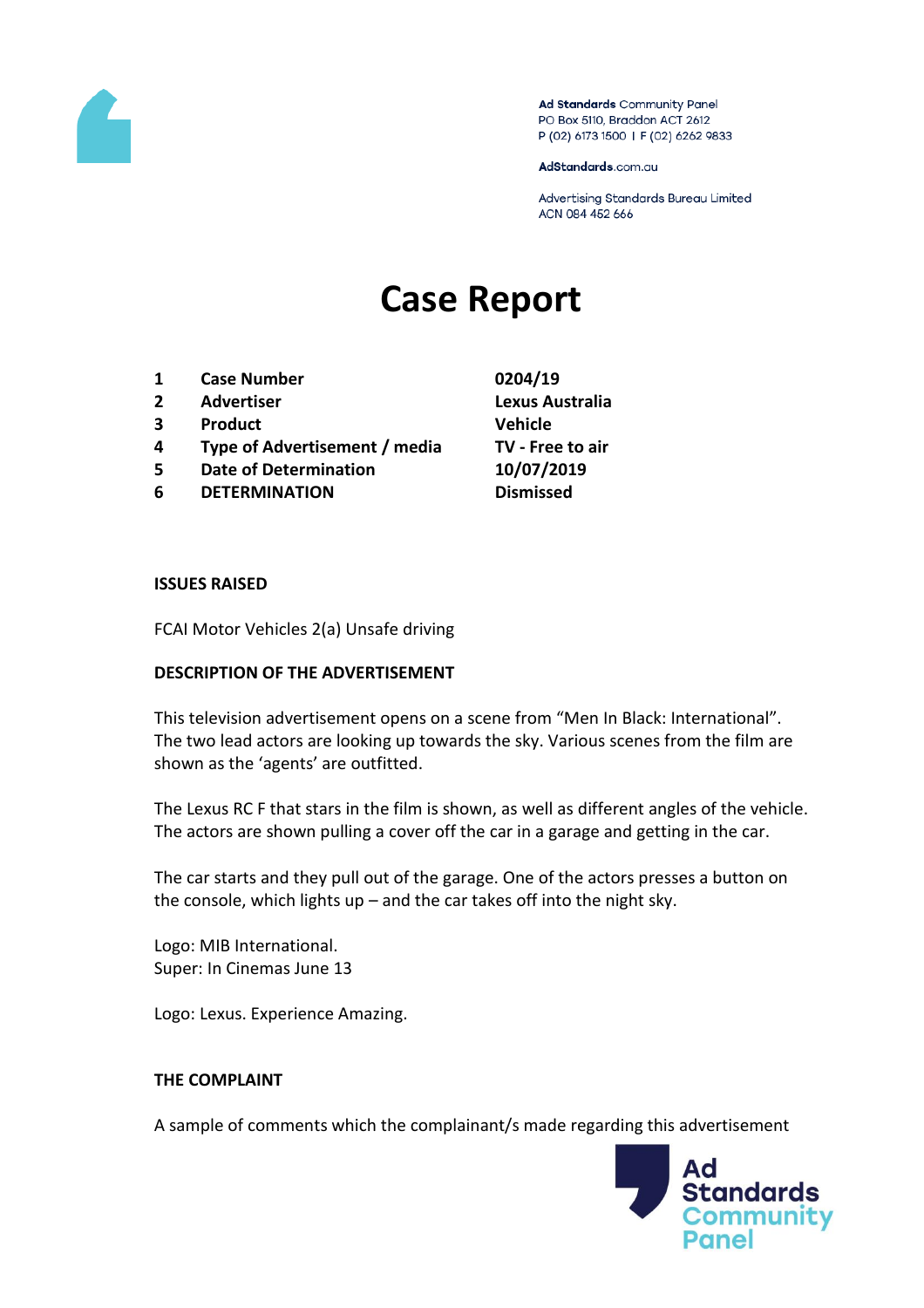

#### included the following:

*Here's the latest rort. Make the ad look like it's an ad for the movie "Men in Black - MIB International". Then the standard disclaimers: "Professional on a closed course. Do not attempt. - Dramatization. Not an actual demonstration of RCF performance or capabilities. Do not attempt." This ad glamorises speed and reckless driving - "while they protect the earth from the scum of the universe". Yet the FCAI Guidance to Advertisers states: "In particular, it is noted that use of disclaimers indicating that a particular scene or advertisement was produced under controlled conditions; using expert drivers; that viewers should not attempt to emulate the driving depicted; or expressed in other similar terms, should be avoided. Such disclaimers cannot in any way be used to justify the inclusion of material which otherwise does not comply with the provisions of the Code."*

# *FCAI CODE OF PRACTICE FOR MOTOR VEHICLE ADVERTISING*

# *2. GENERAL PROVISIONS*

*Advertisers should ensure that advertisements for motor vehicles do not portray any of the following:*

*(a) Unsafe driving, including reckless and menacing driving that would breach any Commonwealth law or the law of any State or Territory in the relevant jurisdiction in which the advertisement is published or broadcast dealing with road safety or traffic regulation, if such driving were to occur on a road or road-related area, regardless of where the driving is depicted in the advertisement.*

*[Examples: Vehicles travelling at excessive speed; sudden, extreme and unnecessary changes in direction and speed of a motor vehicle; deliberately and unnecessarily setting motor vehicles on a collision course; or the apparent and deliberate loss of control of a moving motor vehicle.]*

*(c) Driving practices or other actions which would, if they were to take place on a road or road-related area, breach any Commonwealth law or the law of any State or Territory in the relevant jurisdiction in which the advertisement is published or broadcast directly dealing with road safety or traffic regulation.*

*(e) Deliberate and significant environmental damage, particularly in advertising for off-road vehicles.*

*AdStandards nearly always rejects complaints about speeding when clearly and unequivocally the advertiser is portraying a vehicle or vehicles speeding. It's part of the rort. Too difficult to prove. But it's certainly subliminal. In any event, in this ad, the vehicle is definitely doing a four wheel drift - twice. It fails to slow down or stop, when exiting a car park into a pedestrian zone, becomes airborne and bounces onto the front wheels and does another four wheel drift. These are all very serious driving offence in every jurisdiction in Australia, commonly known as "hooning". As such, the ad breaches 2(a) and 2(c) of the Code.*

# *Comment:*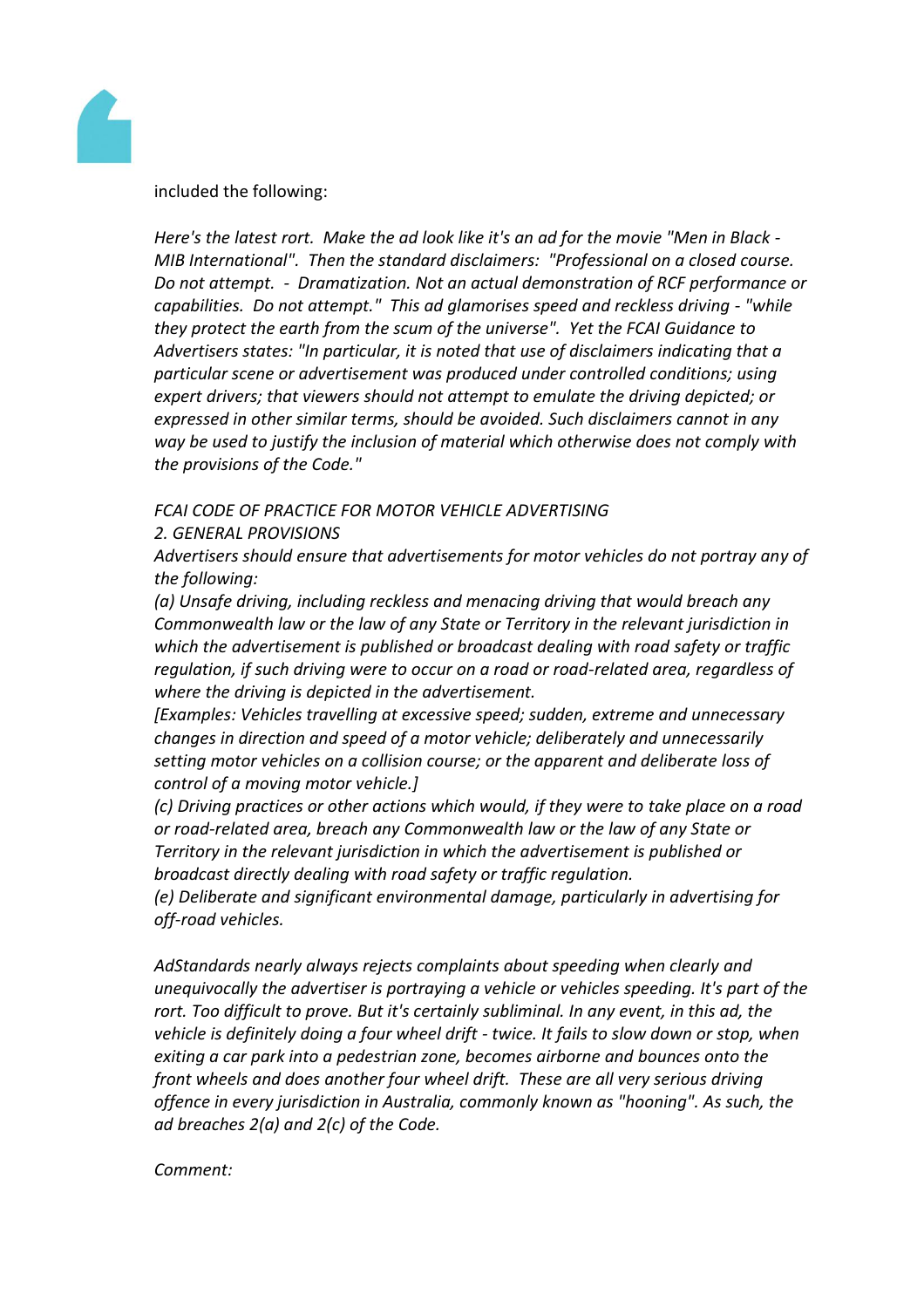

*As stated on numerous occasions, this is what will occur:*

*1 It will take at least four weeks to get a determination. Most motor vehicle advertising campaigns run for much shorter times – by which time all the damage will have been done.*

*2 The ASB (which is funded by the motor vehicle industry - he who pays the piper calls the tune) will generally find some sort of loop-hole to dismiss the complaint 3 If we appeal, which costs more time, money and resources, that will be another two to four weeks.*

*Many offending ads are now made overseas with minor changes to suit the Australian market.*

*That means that even if it is found to breach the Code, it will have cost the manufacturer/supplier virtually nothing.*

*There will be no consequences.*

*No fine/penalty.*

*No formal apology.*

*No requirement to run the same amount of ads at the same time and station informing the public of their disgraceful behaviour and how they will never do it again – and promoting safe driving.*

*Nothing.*

*Just keeping up the image and impression that driving like this is perfectly acceptable.*

*We have scores of examples.*

*It proves the aphorism: SELF-REGULATION IS TO REGULATION AS SELF-IMPORTANCE IS TO IMPORTANCE.*

*Meanwhile the Australian Road Toll is going through the roof, primarily due to speeding and dangerous driving.*

*And impressionable (mainly young) drivers will die and kill other innocent victims, trying to emulate the behaviour portrayed in these utterly irresponsible advertisements - all under your watch.*

#### **THE ADVERTISER'S RESPONSE**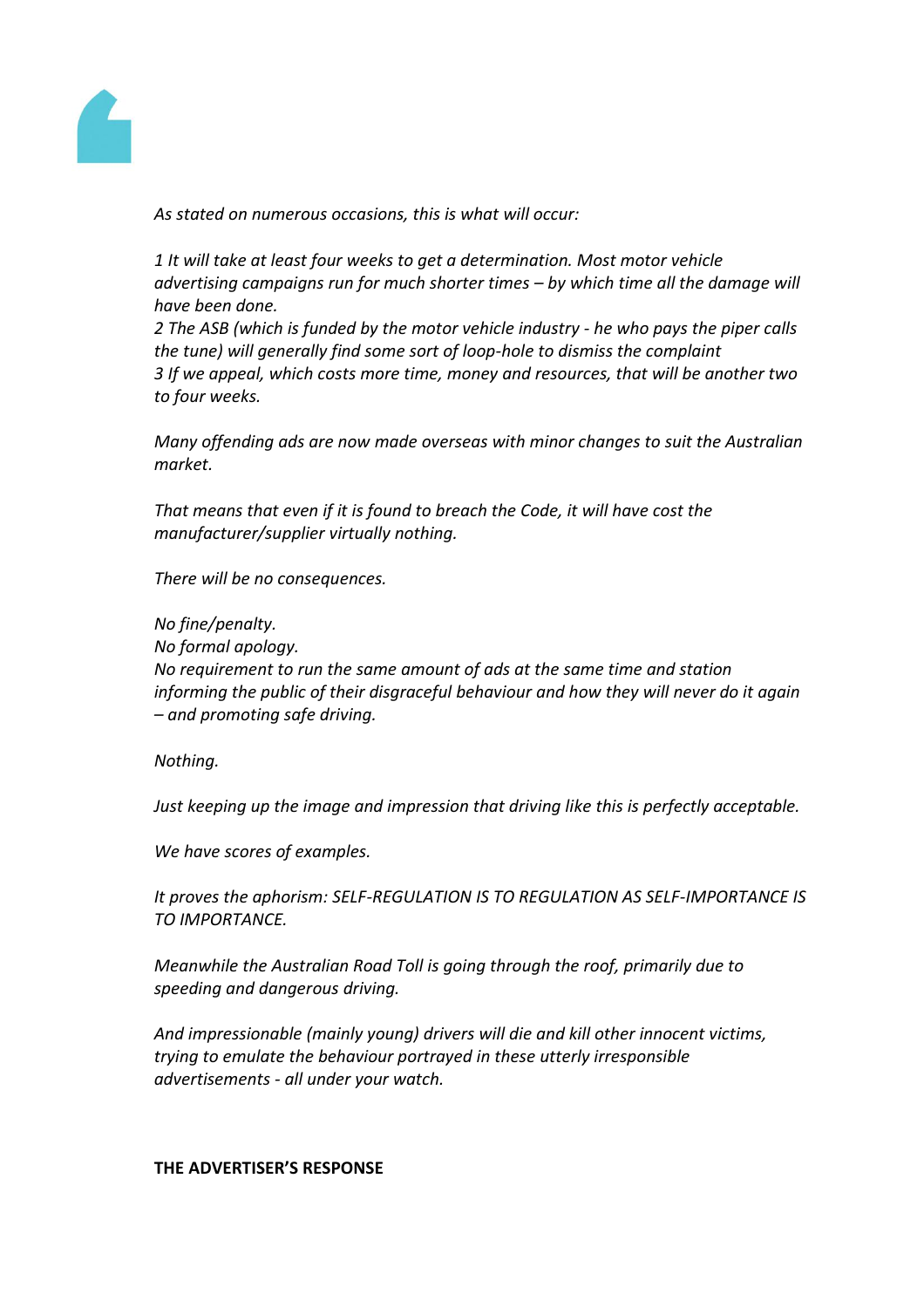

Comments which the advertiser made in response to the complainant/s regarding this advertisement include the following:

Lexus Australia takes its obligations in complying with the FCAI Code, AANA Code and *all relevant laws seriously and works to uphold the highest professional and ethical standard.*

*You have advised that the complaint falls under clause 2(a) of the FCAI Voluntary Code of Practice for Motor Vehicle Advertising (FCAI Code). Lexus Australia is of the view that the other clauses of the FCAI Code and the AANA Code are not relevant to the Advertisement.*

*The Advertisement is a segment of MIB International which depicts the Lexus RC F vehicle (Lexus Vehicle).*

*The Advertisement has been broadcasted in all states and Territories of Australia and is also available on the internet at https://www.youtube.com/watch?v=wy3sSZR\_vCIh*

*Lexus Australia has been provided with the rights to use the Advertisement from Lexus International, based on the collaboration between Lexus and Sony Pictures' MIB International. The Advertisement is meant to convey Lexus Australia's excitement in having the Lexus Vehicle featured in MIB International, a global blockbuster*

# *Theme of MIB International:*

*MIB International is a sequel to the number of other Men in Black movies, such as Men in Black (2007), Men in Black II (2012) A, AND Men in Black 3 (2012). The talents depicted in the Advertisement are the lead actor Chris Hemsworth, and the lead actress, Tessa Thompson.*

*MIB International is sci-fi/fantasy themed movie that does not depict reality. The movie is based on the decades-old science fiction involving extraterrestrial action. It is set in a fictional world where aliens and humans co-exist. As such, the Advertisement, does not depict reality. In the Advertisement, the Lexus Vehicle transforms into a spaceship/aircraft, namely, the Lexus QZ 618 Galactic Enforcer jet – which is not a depiction of reality.*

*Given that the Advertisement is an official trailer and is a segment in MIB International, Lexus Australia had no control of the filming of the Advertisement.*

# *Clause 2 of the FCAI Code*

*Clause 2(a) of the FCAI Code requires that advertisements for motor vehicles do not*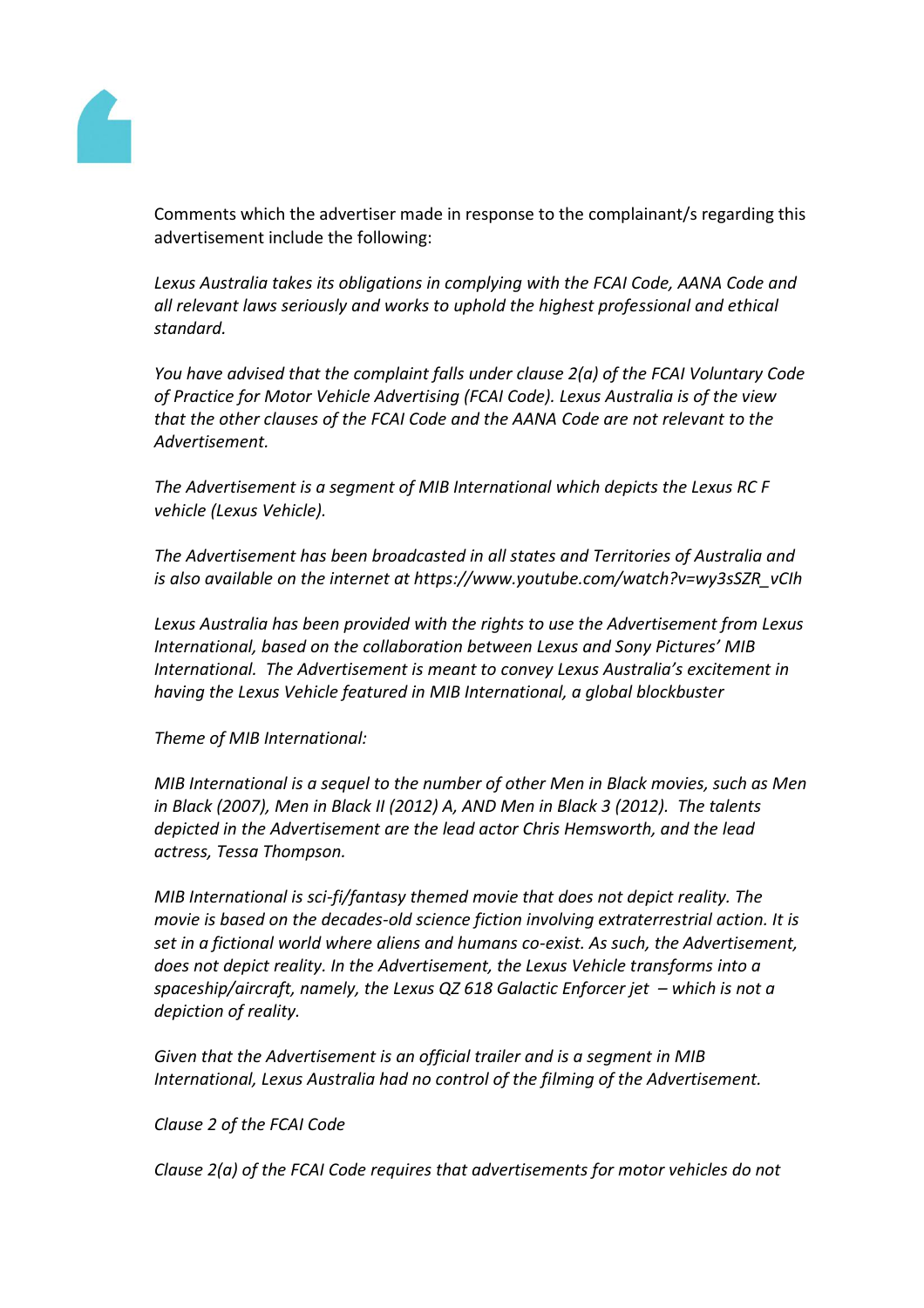

*portray unsafe driving, including reckless and menacing driving that would breach any Commonwealth law or law of any State or Territory dealing with road safety or traffic regulation.*

*Lexus Australia is firmly committed to safe driving behavior and that we want all our performance vehicles to be driven responsibly. As to the complainant's concerns that the Advertisement glamourizes speed and reckless driving it is clear from the context of the Advertisement that the scenes are intended to depict a fantastical testing ground, and in no way is it a depiction of reality. The Advertisement shows the Lexus Vehicle being put through scenarios that are comical and exaggerated for effect.*

*We have been advised by Lexus International that all filming was done on a closed set with a professional stunt driver.*

*It is therefore our position that the Advertisement does not depict unlawful activity, and as such is not in breach of clause 2 of the FCAI Code.*

*Conclusion:*

*In light of the reasons contained in this letter, we do not believe that the Advertisement is in breach of either the FCAI Code or the AANA Code. Accordingly, Lexus Australia respectfully requests that the complaint be dismissed.*

# **THE DETERMINATION**

The Ad Standards Community Panel (Panel) was required to determine whether the material before it was in breach of the Federal Chamber of Automotive Industries Voluntary Code of Practice for Motor Vehicle Advertising (the FCAI Code).

To come within the FCAI Code, the material being considered must be an advertisement. The FCAI Code defines an advertisement as follows: "matter which is published or broadcast in all of Australia, or in a substantial section of Australia, for payment or other valuable consideration and which draws the attention of the public, or a segment of it, to a product, service, person, organisation or line of conduct in a manner calculated to promote or oppose directly or indirectly that product, service, person, organisation or line of conduct".

The Panel considered whether the advertisement was for a motor vehicle. Motor vehicle is defined in the FCAI Code as meaning: "passenger vehicle; motorcycle; light commercial vehicle and off-road vehicle". The Panel determined that the Lexus RC F was a Motor Vehicle as defined in the FCAI Code.

The Panel determined that the material before it was an advertisement for a motor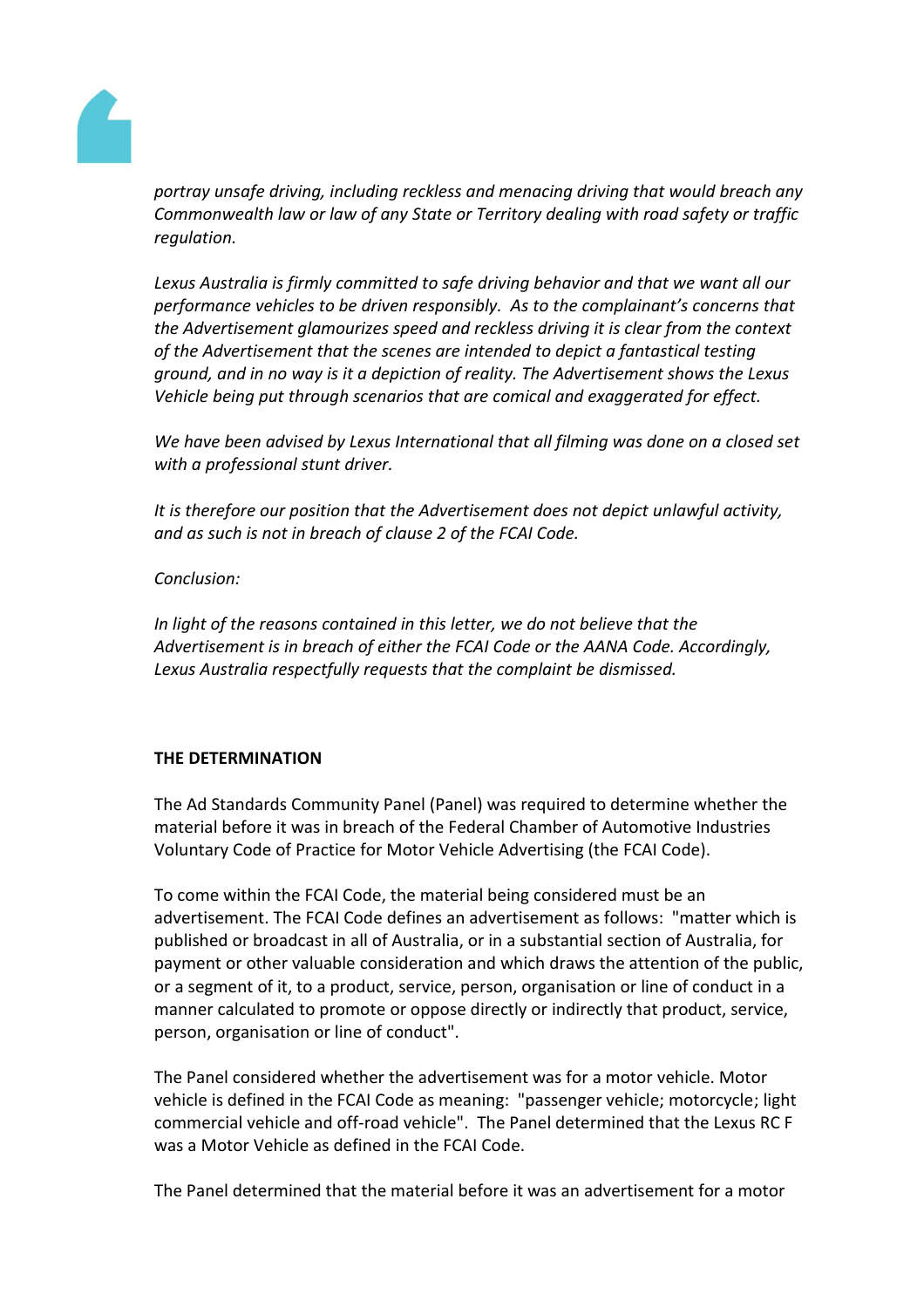

vehicle and therefore that the FCAI Code applied.

The Panel noted that the television advertisement features numerous scenes from 'Men in Black: International'. A voice over states that the Men in Black demand only the best, including suits, ties, shades, weapons and ride. Each of the items listed is shown using a scene from the film. When 'ride' is mentioned the Lexus RC F is shown in a white room. The voice over says 'while you're protecting the Earth from the scum of the universe, a little extra horsepower never hurts'. The two main characters are then seen removing a cover off the vehicle in a car park. The woman says 'I'm driving' and gets in the left hand side of the vehicle. The man gets in on the right where the steering wheel is. She makes a comment that the steering wheel should be on the left side and the man states 'not in this country'. The car then pulls out and moves through the carpark. The car is seen exiting the driveway at speed and pulling onto the road. The driver then presses a red button and the car starts to fly.

The Panel noted the complainant's concern that the advertisement glamorises speed and reckless driving, shows the car doing drifts and exits a driveway without stopping or looking for pedestrians.

The Panel noted the advertiser's response that the advertisement depicts scenes from a sci-fi fantasy movie which was filmed by a professional stunt driver on a closed set.

The Panel then analysed specific sections of the FCAI Code and their application to the advertisement.

The Panel considered clause 2(a) of the FCAI Code. Clause 2(a) requires that: 'Advertisements for motor vehicles do not portray ...unsafe driving, including reckless or menacing driving that would breach any Commonwealth law or the law of any State or Territory in the relevant jurisdiction in which the advertisement is published or broadcast dealing with road safety or traffic regulation, if such driving were to occur on a road or road-related area, regardless of where the driving is depicted in the advertisement.'

The Panel noted the examples given in the FCAI Code include: 'Vehicles travelling at excessive speed; sudden, extreme and unnecessary changes in direction and speed of a motor vehicle…or the apparent and deliberate loss of control of a moving motor vehicle.'

The Panel noted the complainant's concern that the vehicle is seen doing a four wheel drift twice. The Panel considered that the vehicle is seem to perform two tight turns, one when turning in the carpark and one when turning onto the road, however considered that the vehicle appeared to be under control, the wheels did not spin, there was no tyre smoke. Further, the Panel considered the second turn was followed immediately by the car beginning to fly, and considered that this is highly fantastical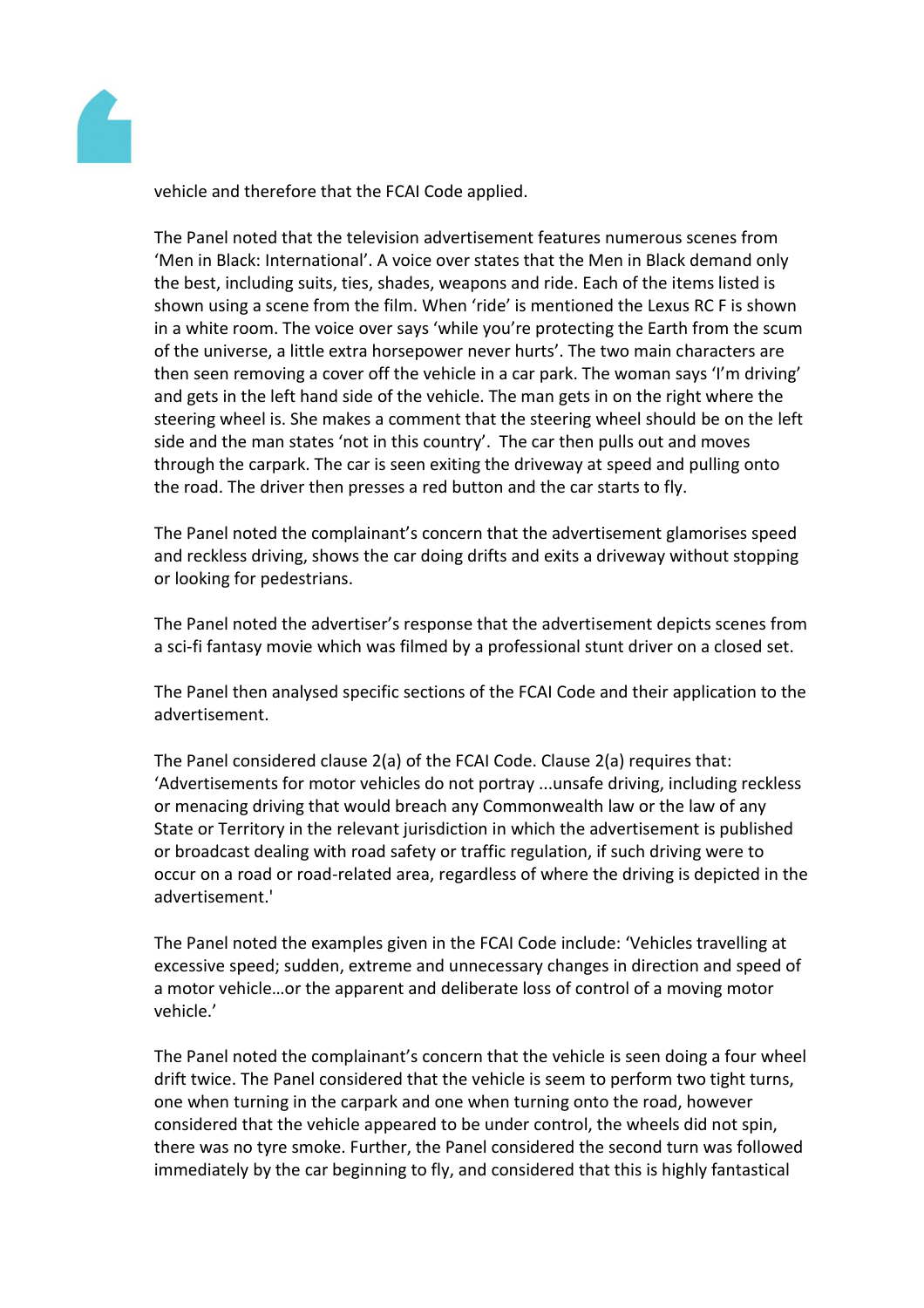

and unlikely to be considered realistic behaviour which would breach any Commonwealth law or the law of any State or Territory.

The Panel considered that the advertisement was clearly in the context of a fantasy sci-fi movie. The Panel considered that the Men in Black franchise is well known and that most people viewing the advertisement would recognise the fantasy nature of the movie franchise and the depiction of the motor vehicle within the advertisement.

The Panel noted the Guidance to advertisers in the FCAI Code states:

"FCAI acknowledges that advertisers may make legitimate use of fantasy, humour and self-evident exaggeration in creative ways in advertising for motor vehicles. However, such devices should not be used in any way to contradict, circumvent or undermine the provisions of the Code. In particular, it is noted that use of disclaimers indicating that a particular scene or advertisement was produced under controlled conditions; using expert drivers; that viewers should not attempt to emulate the driving depicted; or expressed in other similar terms, should be avoided. Such disclaimers cannot in any way be used to justify the inclusion of material which otherwise does not comply with the provisions of the Code."

The Panel considered the scene where the vehicle is seen leaving the carpark and pulling onto the road. The Panel noted the complainant's concern that the vehicle fails to slow down or stop when exiting a carpark.

The Panel noted that NSW Road Rule Past 7 Division 3 Rule 74 provides:

"1) A driver entering a road from a road related area, or adjacent land, without traffic lights or a stop sign, stop line, give way sign or give way line must give way to:

(a) any vehicle travelling on the road or turning into the road (except a vehicle turning right into the road from a road related area or adjacent land), and

(b) any pedestrian on the road, and

(c) any vehicle or pedestrian on any road related area that the driver crosses to enter the road, and

(d) for a driver entering the road from a road related area:

(i) any pedestrian on the road related area, and

(ii) any other vehicle ahead of the driver's vehicle or approaching from the left or right.

Maximum penalty: 20 penalty units.

Note 1. Adjacent land, give way line, stop line and traffic lights are defined in the Dictionary, and road related area is defined in rule 13.

Note 2. Adjacent land or a road related area can include a driveway, service station or shopping centre—see the definitions of adjacent land and road related area. Some shopping centres may include roads—see the definition of road in rule 12.

Note 3. Part 6 applies to the driver if there are traffic lights. Rule 68 applies to the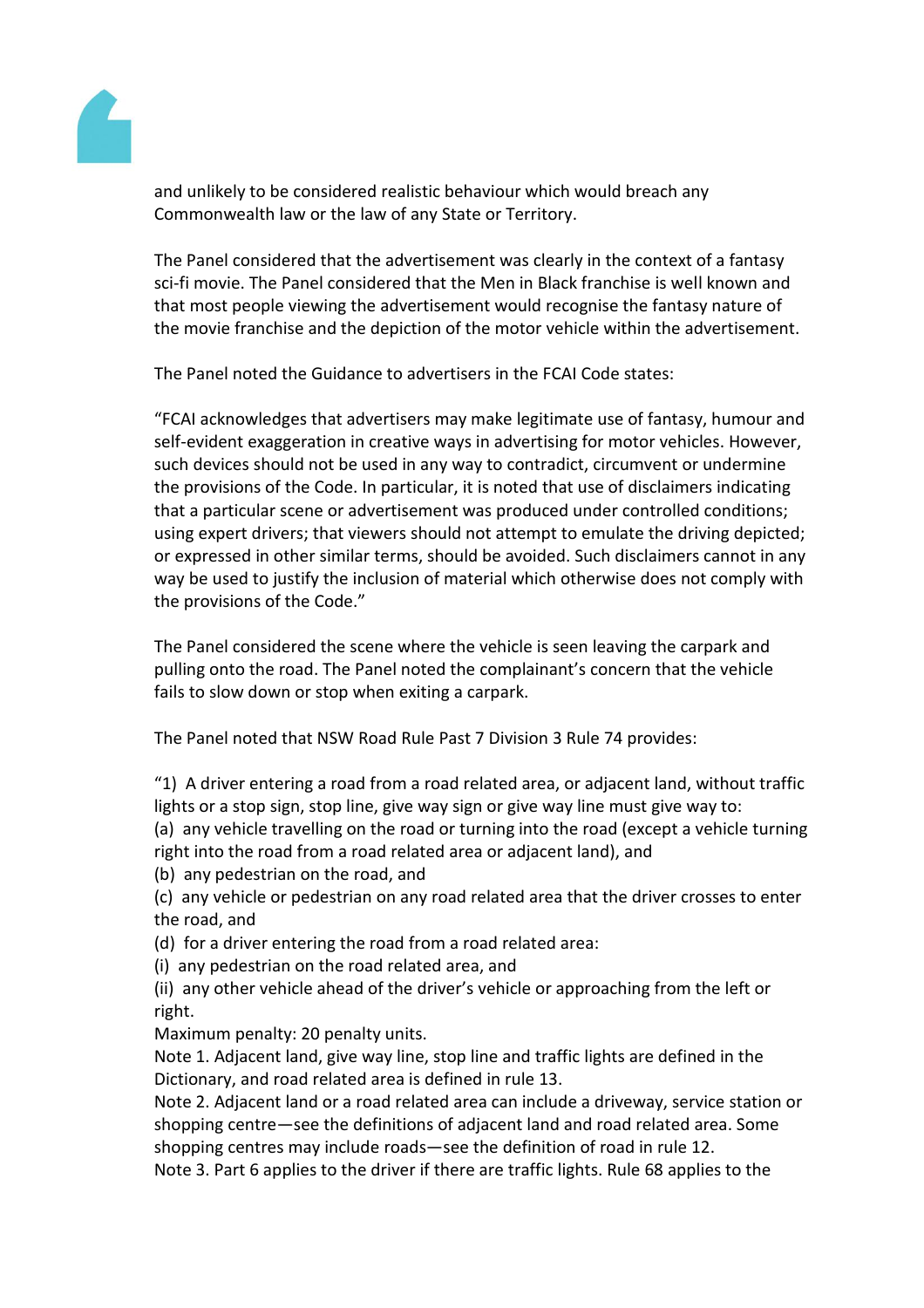

driver if there is a stop sign or stop line, and rule 71 applies to the driver if there is a give way sign or give way line.

Note 4. For this rule, give way means the driver must slow down and, if necessary, stop to avoid a collision—see the definition in the Dictionary."

The Panel noted that when exiting the carpark all four wheels of the car leave the ground and the car does not slow down or stop before turning onto the road.

The Panel noted the advertisement features disclaimers including 'Professional on closed course. Do not attempt.' and 'Dramatisation. Not an actual demonstration of RC F performance or capacities. Do not attempt'.

The Panel considered that in line with the guidance in the practice note, the disclaimers on their own would not be sufficient to justify material which may otherwise not comply with the Code. However, the Panel considered that the scene in the advertisement was clearly a scene from an action sci-fi movie and that most people would understand that movie scenes were not filmed on open, public streets and the nature of driving practices included in movies are not always aligned with domestic road rules.

The Panel considered that in the context of a movie about characters fighting aliens the driving practices displayed in the movie scene were in the context of a film set and the driver of the vehicle would have been aware that there were no pedestrians or other vehicles to give way to and that stopping in this context would not be necessary.

The Panel considered that the advertisement clearly took place in a fantasy universe where the drivers of the vehicle were part of a secret organisation devoted to fighting 'alien scum'. The Panel considered that the depiction of a vehicle failing to slow down when entering a road and having all four wheels leave the ground was consistent with the fantasy and urgent nature of the alien fighting characters in the advertisement and that the car starting to fly at the end of the advertisement highlighted that these actions were taking place in a fantasy world.

The Panel considered that the advertisement did not portray unsafe and did not depict reckless or menacing driving that would breach the law as it is clearly a fantasy.

Finding that the advertisement did not breach Cause 2(a) of the FCAI Code or any other section of the FCAI Code, the Panel dismissed the complaint.